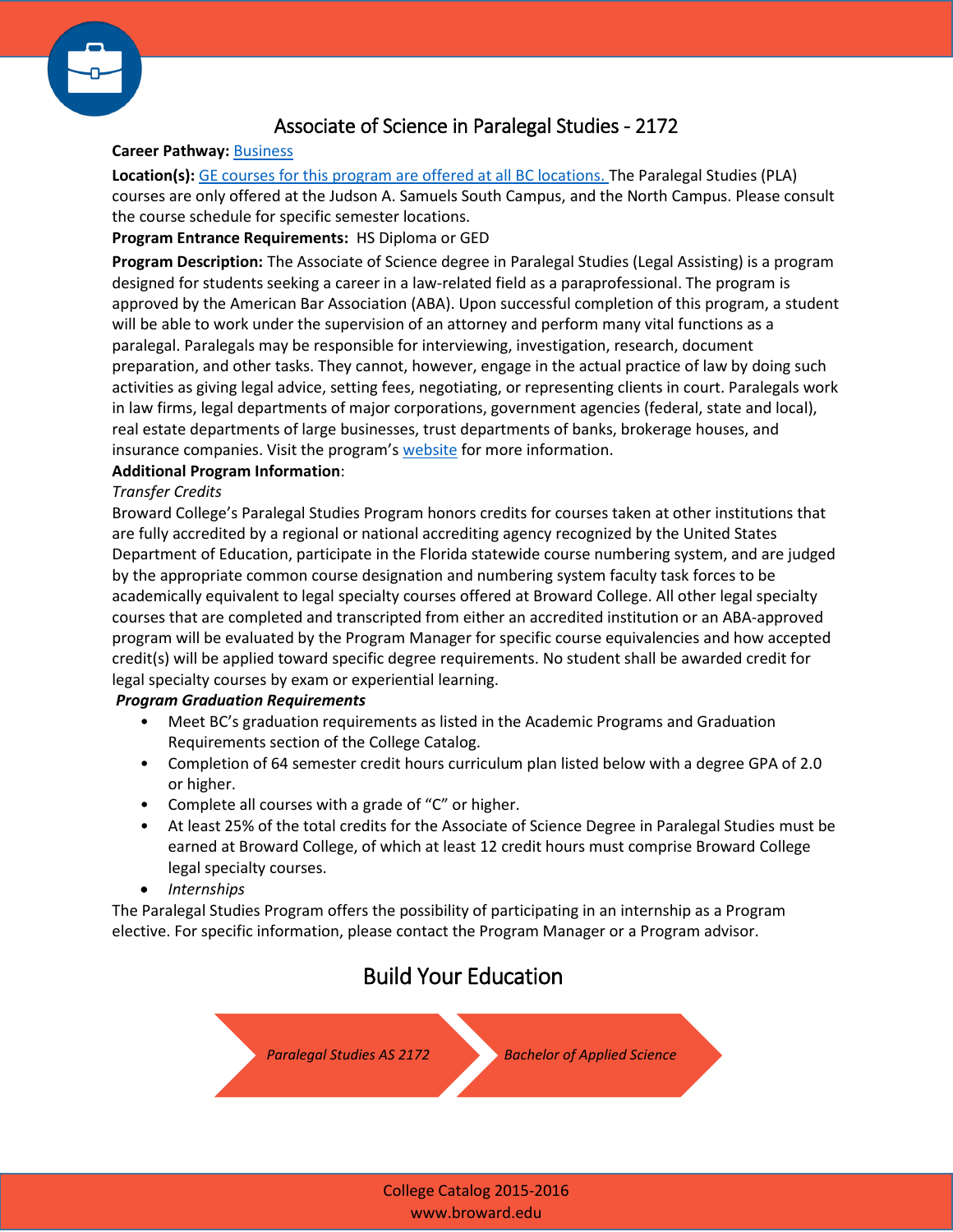# Recommended Course Sequence

| <b>Full Time</b>                  | <b>Part Time</b>  | <b>Course ID</b>                    | <b>Description</b>                                   | <b>Credits</b> |
|-----------------------------------|-------------------|-------------------------------------|------------------------------------------------------|----------------|
| Term 1                            | Term 1            | <b>ENC1101</b>                      | <b>Composition I</b>                                 | 3              |
|                                   |                   | <b>PLA1104</b>                      | <b>Law Library</b>                                   | 3              |
|                                   | Term <sub>2</sub> | <b>GE Course</b>                    | <b>General Education Mathematics</b>                 | 3              |
|                                   |                   | <b>PLA1003</b>                      | <b>Introduction to Paralegal Studies</b>             | 3              |
| Term <sub>2</sub>                 | Term <sub>3</sub> | <b>CGS1060C</b>                     | <b>Computer and Internet Literacy</b>                | 3              |
|                                   |                   | <b>BUL2241</b>                      | <b>Business Law I</b>                                | 3              |
|                                   | Term 4            | <b>PLA1303</b>                      | <b>Criminal Litigation</b>                           | 3              |
|                                   |                   | <b>PLA1435</b>                      | <b>Corporations</b>                                  | 3              |
| Term 3                            | Term 5            | <b>OST1103C</b>                     | <b>Basic Keyboarding I</b>                           | 1              |
|                                   |                   | <b>SPC1608</b>                      | <b>Introduction to Public Speaking</b>               | 3              |
|                                   |                   | <b>PLA1201</b>                      | <b>Civil Litigation</b>                              | 3              |
| Term 4                            | Term 6            | <b>PLA2114</b>                      | <b>Legal Writing and Drafting</b>                    | 3              |
|                                   |                   | Elective*                           | <b>Elective Course</b>                               | 3              |
|                                   | Term 7            | <b>PLA1841</b>                      | <b>Immigration Law</b>                               | 3              |
|                                   |                   | <b>PLA2762C</b>                     | <b>Paralegal Office Systems</b>                      | 3              |
| Term 5                            | Term 8            | <b>PLA1610</b>                      | <b>Procedures for Real Estate Title Closing</b>      | 3              |
|                                   |                   | <b>PSY2012 or</b><br><b>SYG2000</b> | <b>General Psychology or Principles of Sociology</b> | 3              |
|                                   | Term 9            | <b>PLA1600</b>                      | <b>Probate Practice</b>                              | 3              |
|                                   |                   | <b>PLA1800</b>                      | <b>Domestic Relations</b>                            | 3              |
| Term 6                            | Term10            | <b>PLA2466</b>                      | <b>Debtor/Creditor Relations</b>                     | 3              |
|                                   |                   | <b>GE Course</b>                    | <b>General Education Science</b>                     | 3              |
|                                   |                   | <b>GE Course</b>                    | <b>General Education Humanities</b>                  | 3              |
| <b>Total Program Credit Hours</b> |                   |                                     |                                                      | 64             |

Notes: \*Program elective – Student may have to take MAT1033 or STA1001 based on placement score. If the student does not need MAT1033 or STA1001, the student must take one of the following approved Paralegal Electives – BUL2242, CJL1062, ECO2013, FIN1100, OST2335, PLA2930, PLA2940, QMB1001, SPN1000. Many courses have specific pre-requisite and corequisite requirements that

 **Students are strongly encouraged to meet with a[n advisor](http://www.broward.edu/studentresources/advising/Pages/default.aspx) to create an educational plan.**

CHOOSE YOUR COURSES